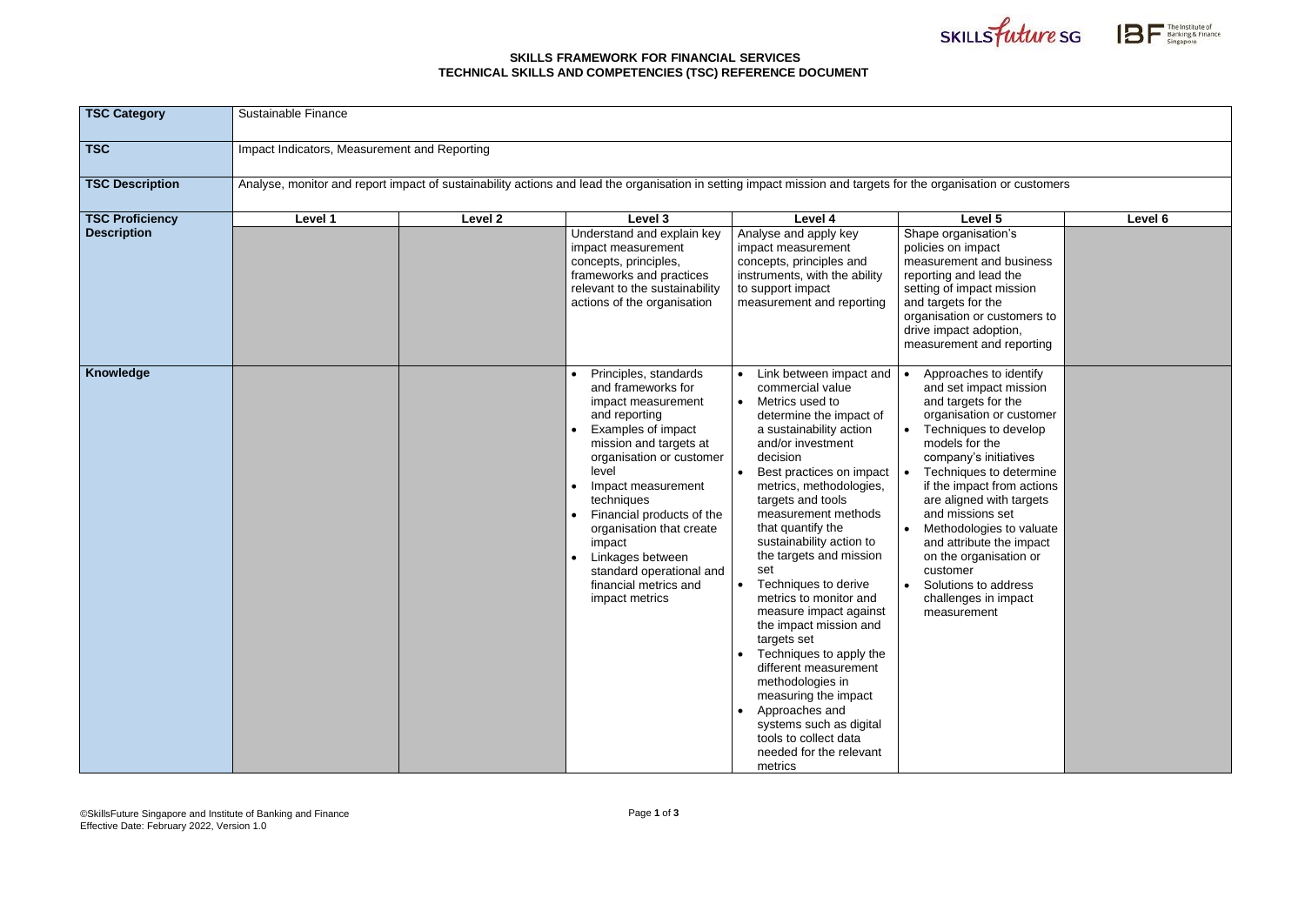## **SKILLS FRAMEWORK FOR FINANCIAL SERVICES TECHNICAL SKILLS AND COMPETENCIES (TSC) REFERENCE DOCUMENT**





|                  |  |                                                                                                                                                        | Approaches to monitor<br>$\bullet$<br>and evaluate the<br>progress made on the<br>impact                                                                                                                                                                                                                                                                                                                                                                                                                                                                                                                                                                                                                                                                                                                                                                                                                                                                                                                            |                                                                                                                                                                                                                                                                                                                                                                                                                                                                                                                                                                                                                                                                                                                                                                                                                                                                                                                                                                 |
|------------------|--|--------------------------------------------------------------------------------------------------------------------------------------------------------|---------------------------------------------------------------------------------------------------------------------------------------------------------------------------------------------------------------------------------------------------------------------------------------------------------------------------------------------------------------------------------------------------------------------------------------------------------------------------------------------------------------------------------------------------------------------------------------------------------------------------------------------------------------------------------------------------------------------------------------------------------------------------------------------------------------------------------------------------------------------------------------------------------------------------------------------------------------------------------------------------------------------|-----------------------------------------------------------------------------------------------------------------------------------------------------------------------------------------------------------------------------------------------------------------------------------------------------------------------------------------------------------------------------------------------------------------------------------------------------------------------------------------------------------------------------------------------------------------------------------------------------------------------------------------------------------------------------------------------------------------------------------------------------------------------------------------------------------------------------------------------------------------------------------------------------------------------------------------------------------------|
| <b>Abilities</b> |  | Explain impact<br>measurement trends and<br>developments to<br>stakeholders<br>Research and support<br>the impact measurement<br>and reporting process | Define the key<br>stakeholders for the<br>strategic development of<br>impact in the<br>organisation's policy<br>Support in the setting of<br>impact mission and<br>targets<br>Identify suitable metrics<br>$\bullet$<br>needed to support the<br>measurement of impact<br>Develop systems and<br>$\bullet$<br>use relevant methods<br>such as digital tools to<br>collect and process data<br>tied to the metrics<br>Support the selection<br>$\bullet$<br>and application of impact<br>measurement<br>frameworks and<br>methods that is relevant<br>to the use case<br>Monitor, report and<br>$\bullet$<br>evaluate organisation's<br>progress in meeting<br>impact mission and<br>targets<br>Ensure alignment of<br>impact measurement<br>and reporting with<br>international principles<br>and standards<br>Evaluation of techniques<br>$\bullet$<br>and which contexts they<br>may be best applied in<br>Support in organisation's<br>$\bullet$<br>participation in<br>international impact<br>measurement fora | Establish impact mission<br>and targets for the<br>organisation or<br>customers<br>Align internal<br>stakeholders on the<br>need and importance of<br>impact mission and<br>selected targets, and the<br>link between impact and<br>commercial value<br>Develop policies to guide<br>the process of identifying<br>relevant actions to meet<br>the impact mission and<br>targets<br>Lead the selection of<br>impact measurement<br>frameworks and<br>methods that is relevant<br>to the use case<br>Lead impact<br>measurement and<br>reporting<br>Assess emerging impact<br>measurement<br>methodologies and<br>frameworks, and their<br>suitability for the<br>organisation<br>Quantify impact and<br>support integration of<br>impact outcomes when<br>making financial<br>management decisions<br>Lead organisation's<br>participation in key<br>associated<br>global/regional impact<br>measurement platforms<br>to shape industry's<br>approach to impact |

| Establish impact mission<br>and targets for the<br>organisation or<br>customers<br>Align internal<br>stakeholders on the<br>need and importance of<br>impact mission and<br>selected targets, and the<br>link between impact and<br>commercial value<br>Develop policies to guide |  |
|-----------------------------------------------------------------------------------------------------------------------------------------------------------------------------------------------------------------------------------------------------------------------------------|--|
| the process of identifying<br>relevant actions to meet<br>the impact mission and<br>targets<br>Lead the selection of<br>impact measurement<br>frameworks and                                                                                                                      |  |
| methods that is relevant<br>to the use case<br>Lead impact<br>measurement and<br>reporting                                                                                                                                                                                        |  |
| Assess emerging impact<br>measurement<br>methodologies and<br>frameworks, and their<br>suitability for the<br>organisation                                                                                                                                                        |  |
| Quantify impact and<br>support integration of<br>impact outcomes when<br>making financial<br>management decisions<br>Lead organisation's                                                                                                                                          |  |
| participation in key<br>associated<br>global/regional impact<br>measurement platforms<br>to shape industry's<br>approach to impact                                                                                                                                                |  |